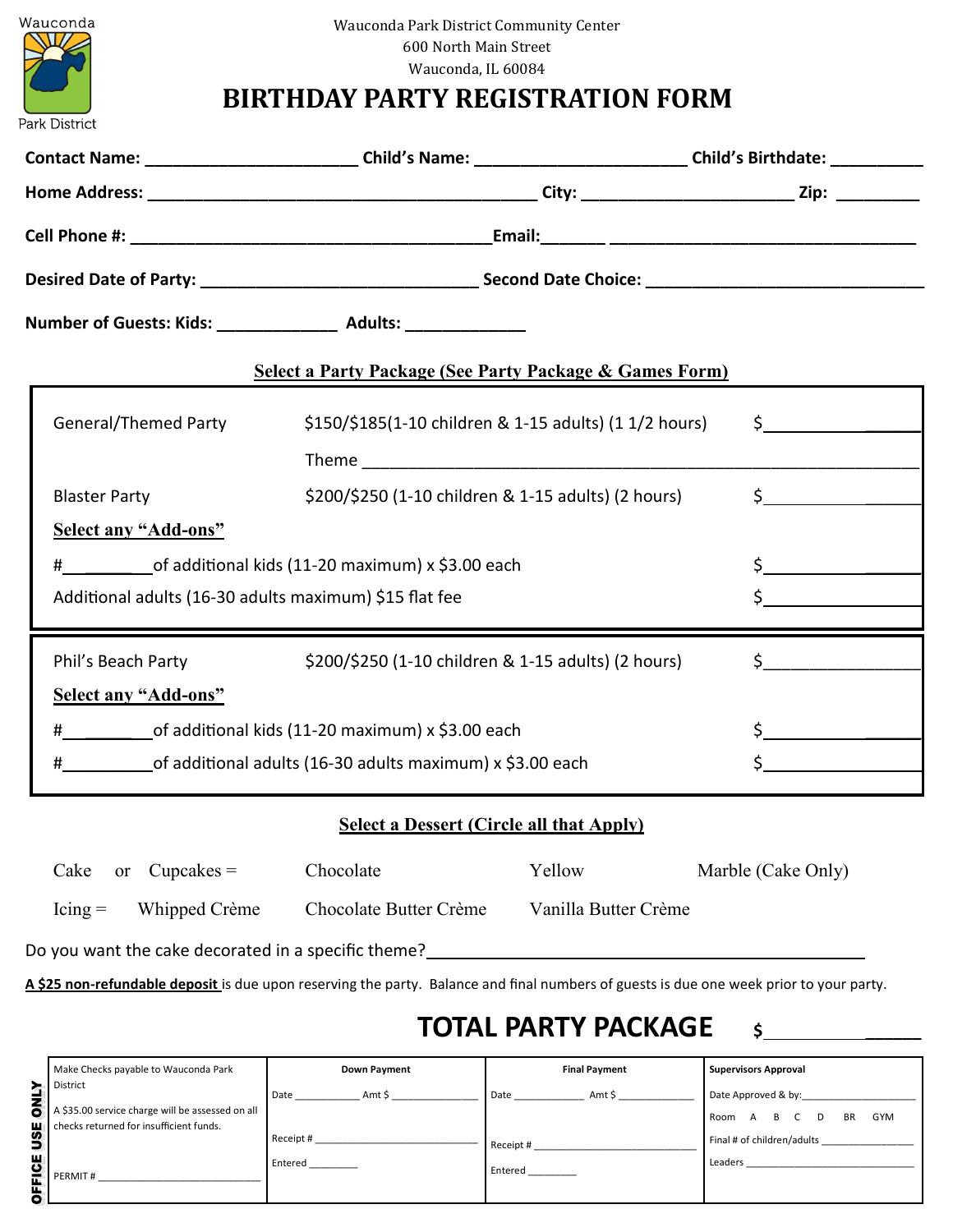### **Waiver**

The Wauconda Park District is committed to conducting its recreation programs in a safe manner and holds the safety of participants in high regard. The Wauconda Park District continually strives to reduce such risks and insists that all participants follow safety rules and instructions that are designed to protect the participant's safety. However, participants and parents/guardians of minors registering for this program/activity must recognize that there is an inherent risk of injury when choosing to participate in recreational activities.

You are solely responsible for determining if you or your minor child/ward are physically fit and/or skilled for the activities contemplated by this agreement. It is always advisable, especially if the parent is pregnant, disabled in any way or recently suffered an illness, injury, or impairment, to consult a physician before undertaking any physical activity.

### Warning of Risk

Despite careful and proper preparation, instruction, medical advice, conditioning and equipment, there is still a risk of serious injury when participating in any recreational activity/program. Understandably, not all hazards and dangers can be foreseen. Participants must understand that certain risks, dangers, and injuries due to acts of God, inclement weather, slipping, falling, equipment failure, failure in supervision, premises defects, and all other circumstances inherent to recreational activities/programs exist. In this regard, it must be recognized that it is impossible for the Wauconda Park District to guarantee absolute safety.

## Waiver and Release of All Claims and Assumptions of Risk

Please read this form carefully and be aware that in signing up and participating in this program/activity, you will be expressly assuming the risk and legal liability and waiving and releasing all claims for injuries, damages or loss, regardless of severity, that my minor child/ward or I may sustain as a result of said participation. I further agree to waive and relinquish all claims I or my minor child/ward may have (or accrue to me or my child/ward) as a result of participating in this program/activity against the Wauconda Park District, including its officials, agents, volunteers, and employees (hereinafter collectively referred as "Wauconda Park District".)

I do hereby release and forever discharge the Wauconda Park District from any and all claims for injuries, damages, or loss that my minor child/ward or I may have or which may accrue to me or my minor child/ward and arising out of, connected with, or in any way associated with this program/activity.

I have read and fully understand the above important information, warning of risk, assumption of risk, and waiver and release of all claims. If registering a minor participant, I further attest that I have read the above to my minor child/ward.

Participant's Name: **Manual** 

Participant's Signature:

#### (18 years or older or parent/guardian)

Date: **\_\_\_\_\_\_\_\_\_\_\_\_\_\_\_\_\_\_\_\_\_\_\_\_\_\_\_\_\_\_\_\_\_\_\_\_\_\_\_\_**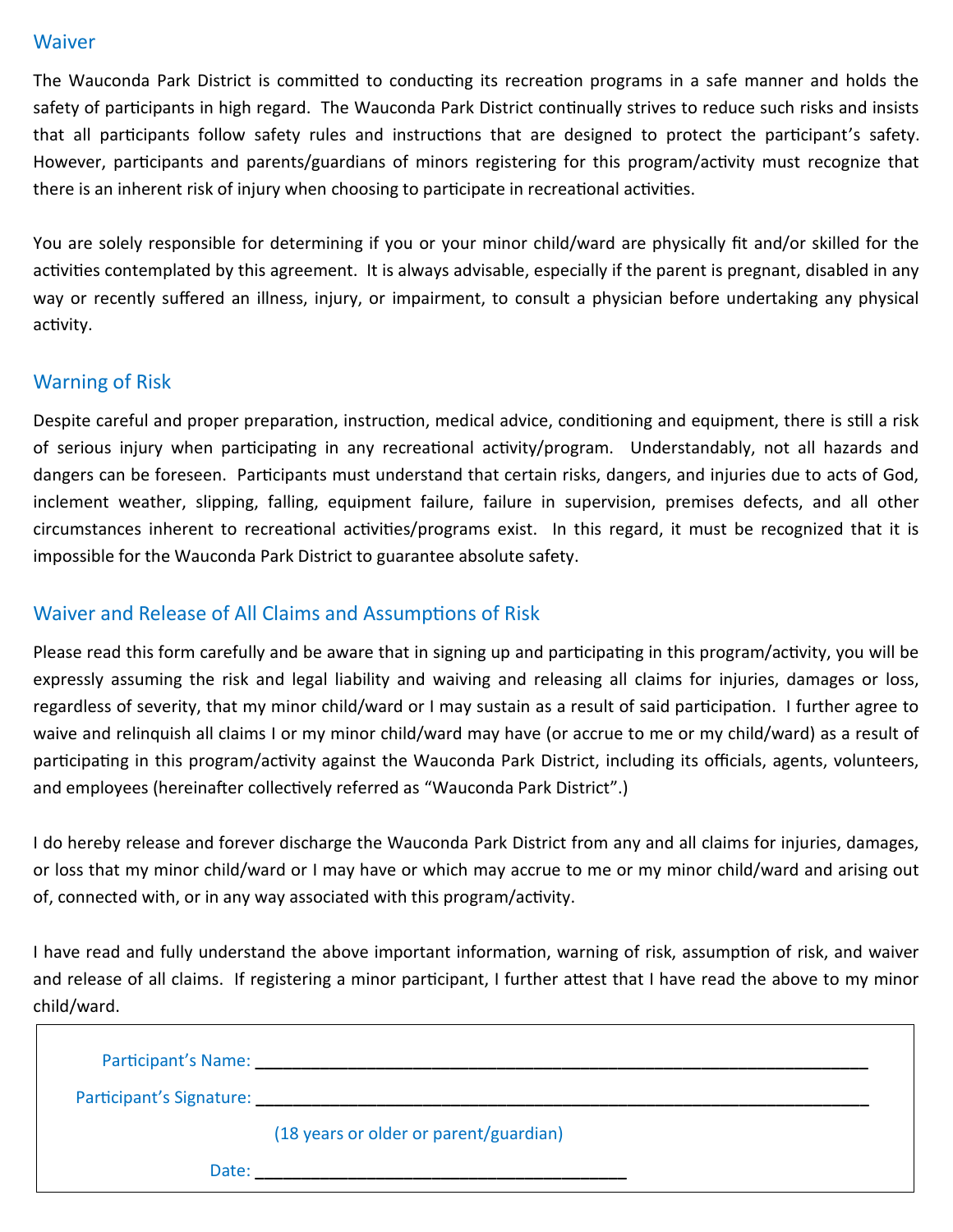

# **BIRTHDAY PARTY PACKAGE & GAMES FORM**

# *Phil's Beach Party Package (June – Labor day) - Check all games you would like to play*

#### **Jon Seidenzahl, Aquatic & Recreation Supervisor, jseidenzahl@waucondaparks.com**

- **Water Balloon Pop**—Kids are divided into two teams and have to take a balloon down to the finish line. The child sits on it and pops the balloon. They run to the next person in line and tag them.
- **Whip Crème Eating Contest**—Kids lay on the floor/sand in a circle on their stomachs and a plate of whip crème will be placed in front of them. With their arms behind their backs they will eat whip crème as fast as they can.
- **Spoon Race**—Kids are divided into pairs. One child carries the egg from one point to another. If the egg drops and breaks they have to go back to the start for a new egg. They pass to their teammate who goes to the other side. The group that finishes first wins.
- **Water Bucket Brigade**—Kids are divided into pairs. One child holds a cup on their head. The other child has to fill a sponge with water, run to their partner, and ring out the water to fill the cup up to a line. They continue to run back to the bucket/water to fill up the sponge until they have filled the cup to a line. When the cup is filled to a line they switch. First team with both children filling the cup to a line wins.
- **Splish, Splish, Splash**—Played like Duck, Duck, Goose. The child who is "IT" has a cup of water and splashes a little bit of water on the children as they announce "Splish". When they want someone to chase them they drop the whole cup of water over the child's head.
- **Freeze Dance**—Music is turned on and kids dance in an area. When the music stops they need to freeze. Anyone who is not "frozen" will be out of the round.
- **Limbo**—Music is turned on and kids have to limbo under the limbo stick. Last one standing wins.
- **Hula Hoop Contest**—Music is turned on and everyone has to see who can hula the longest.
- **Musical Hula Hoop**—Played like Musical Chairs.
- **Hot Potato**—Kids sit in a circle and pass a beach ball. When the music stops, the child holding the beach ball is out. Game continues until only one child remains and is the winner.
- **Free Swim**—Kids can swim and play at the beach.



# *Hawaiian Hula Party Package - Check all games you would like to play*

#### **Mark Ftacek, Facility Manager, mftacek@waucondaparks.com**

- **Hula Contest**—Music is turned on and everyone has to see who can hula the longest.
- **Musical Hula Hoop**—Played like Musical Chairs.
- **Tropical Relay Race**—Kids are divided into two teams. The first player puts on a grass skirt, arm leis and a head lei and they run to the hula hoop. They need to hula two times and then run to the next kid in line. They keep going until all kids have a chance.
- **Hot Pineapple**—Played like Hot Potato but with a fake pineapple. When the music stops, the child holding the pineapple is out. Game continues until only one child remains and is the winner.
- **Limbo**—Music is turned on and kids have to limbo under the limbo stick. Last one standing wins.
- **Pineapple Bowling**—Pineapple bowling pins are set-up and each child gets two balls to knock down all the pineapples.
- **Flamingo Toss**—Kids try to throw rings around a flamingo's neck. The child with the most rings on the neck wins.
- **Pin the Coconut on the Palm Tree**—Kids get blindfolded and try to pin the coconuts on the palm tree.
- **Beach Ball Toss**—Kids have pass the beach balls around in a circle and try not to let any of them hit the ground.
- **Parachute Games**—Kids will play various games with a parachute and other equipment.